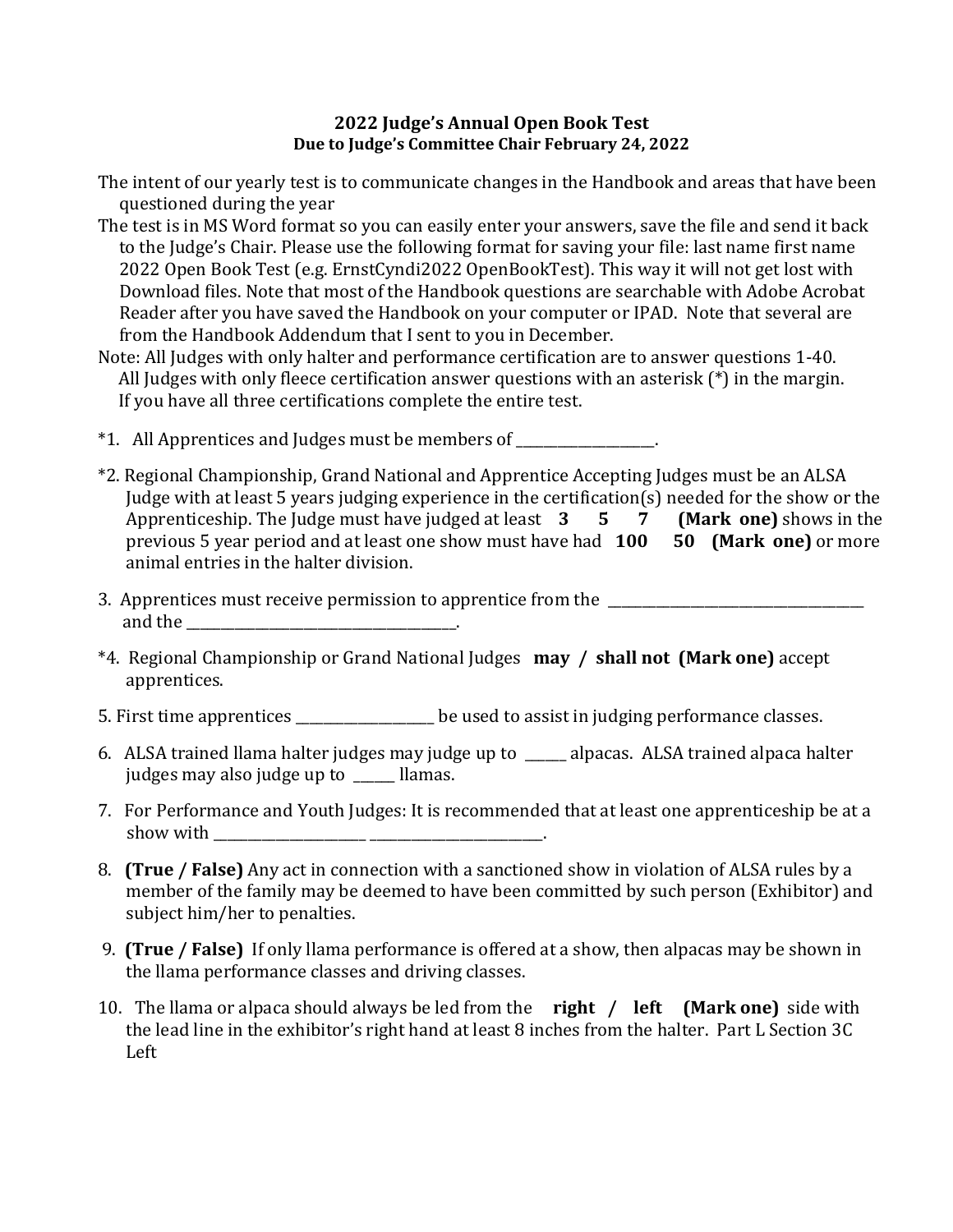- 11. **(True / False)** In Youth Obstacle, Pack and Public Relations classes, Senior and Intermediate courses may be the same, but each age category must be judged, ended and placed separately. The age divisions at any show may be combined **if** there are fewer than 6 total entries in any two of the age divisions.
- 12. **(Yes / No)** Shoes should be appropriate for the show ring. Inappropriate footwear will disqualify the exhibitor; who will be dismissed from the show ring immediately. So, would an exhibitor be dismissed from the show ring for wearing tennis shoes?
- 13. If exhibitor is asked to tie a safety knot, remove the pack and then check a pad on a foot all at one task location, this would be considered (how many tasks) tasks and  $\qquad \qquad$  be allowed if each was clearly defined as a specific task within a single obstacle and exhibitor must pause and receive acknowledgement from the Judge that the task was completed or attempted for the multiple obstacle sequence.
- 14. Pack Class, the maximum height for a step over is enches.
- 15. A handler and llama step onto the bridge including all four feet of the llama and then llama jumps off the side without getting back on the bridge. Is this to be scored as a Refusal, Incompletion or Off Course?
- 16. **(True / False)** Judges should determine tie breakers for each class at the end of the class after all exhibitors are through course.
- 17. There is a 4 sided box which handler and llama have to enter for a task. The handler enters this box on the opposite side of where the course designer specified to enter during the walk through. Is this a Minor Fault or a Major Fault \_\_\_\_\_\_\_\_\_\_\_\_\_\_\_\_\_\_\_\_\_\_\_\_.
- 18. **(True / False)** There are mandatory obstacles for performance classes.
- 19. Llama Wool Divisions: The following divisions may be combined at show management's discretion; \_\_\_\_\_\_\_\_\_\_\_\_\_\_\_\_\_\_\_, \_\_\_\_\_\_\_\_\_\_\_\_\_\_\_\_\_\_\_\_, \_\_\_\_\_\_\_\_\_\_\_\_\_\_\_\_\_\_\_\_, \_\_\_\_\_\_\_\_\_\_\_\_\_\_\_\_\_\_\_\_\_.
- 20. Sex Divisions: The following Divisions **may / may not (Mark one)** be combined: Male Female, Non-Breeder
- 21. Youth classes: ALSA points go to the **animal / handler. (Mark one)**
- 22. **(True / False)** All llamas must be entered into the wool division for which they are most appropriate at the time of the show.
- 23. Age All llamas and alpacas entered in approved classes must be at least **five / six (Mark one)** months old**.**
- 24. **(True / False)** The alpaca shorn class will be judged 60% on conformation and type and 40% on the fleece.
- 25. As opposed to llama classes, alpaca classes are divided primarily by age, gender and color. The color of the animal must be checked before entry is made to the show. Exhibitors must match the fiber of their show entry alpaca to the appropriate color swatch identified on the ARI / AOA chart. If the animal's color falls between two color swatches, the animal should be placed in the **lighter / darker (Mark one)** class.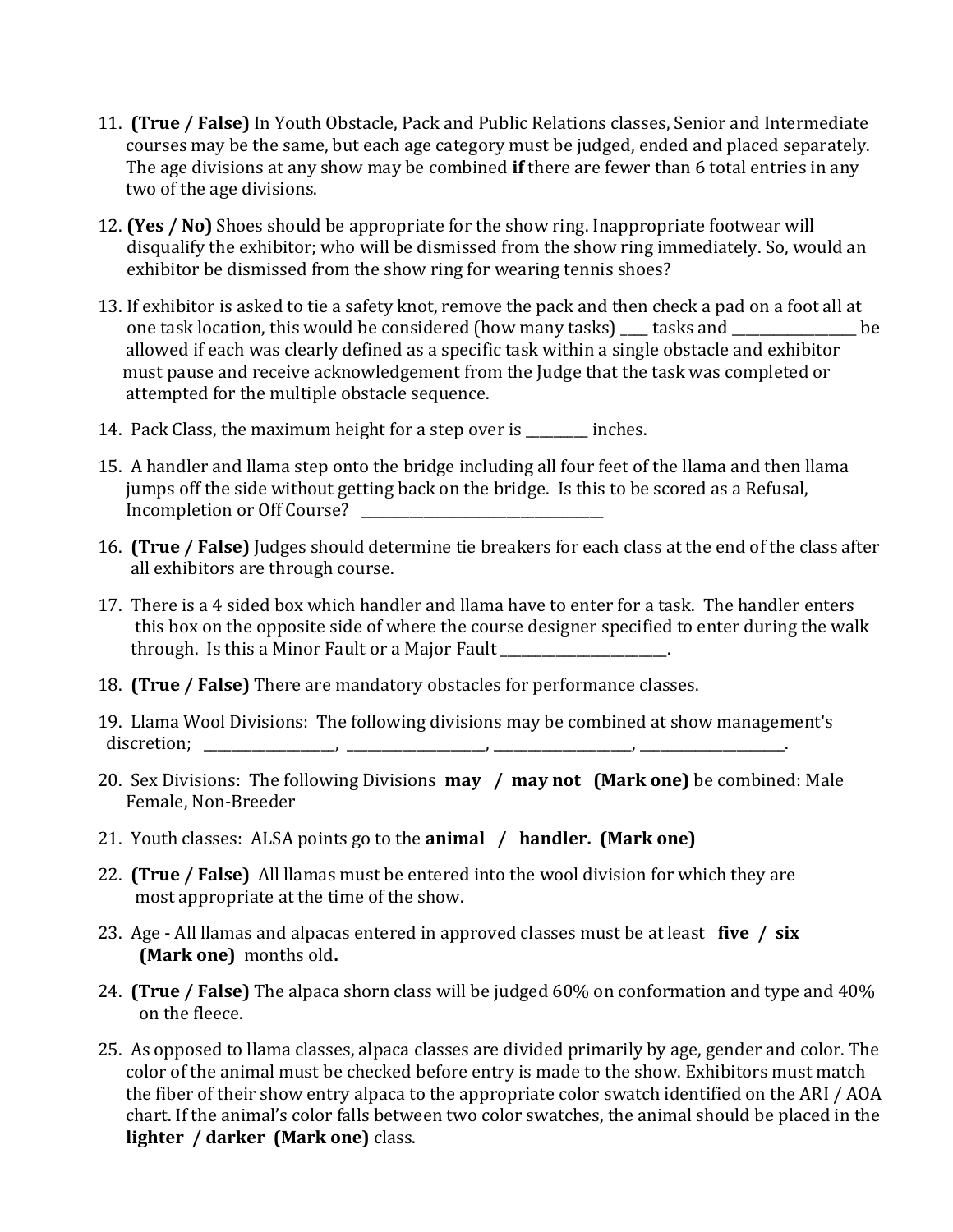- 26. **(True / False)** In shows of fewer than 75 alpacas, all color groups can be combined.
- 27. Animal eligibility: Rules of ownership through 4-H or FFA programs **may / may not (Mark one)** Override ALSA guidelines.
- 28. Use these steps for dividing the classes by color.
- $1.$ 2.  $\blacksquare$  $3.$ 29. List four **(4)** negative traits used in judging criteria for a halter class. 1. \_\_\_\_\_\_\_\_\_\_\_\_\_\_\_\_\_\_\_\_\_\_\_\_\_\_\_\_\_\_\_\_\_\_\_ 2. \_\_\_\_\_\_\_\_\_\_\_\_\_\_\_\_\_\_\_\_\_\_\_\_\_\_\_\_\_\_\_\_\_\_\_\_\_\_\_\_\_
	- 3. \_\_\_\_\_\_\_\_\_\_\_\_\_\_\_\_\_\_\_\_\_\_\_\_\_\_\_\_\_\_\_\_\_\_\_ 4. \_\_\_\_\_\_\_\_\_\_\_\_\_\_\_\_\_\_\_\_\_\_\_\_\_\_\_\_\_\_\_\_\_\_\_\_\_\_\_\_\_
- \*30. **(True / False)** Per July 8, 2019 BOD Minutes, the minimum age for Junior Youth has been lowered to 6 years of age. This rule change applies to all shows held after that date.
- \*31. **(True / False)** Per November 13, 2019 BOD Minutes, the maximum age for Senior Youth has been raised to 19 years of age. This rule change applies to all shows held after that date.
- \*32. The Silky Division has been added to the list of approved Halter and Fleece classes. List four **(4)** of the traits that will classify a llama as a silky.
	- 1. \_\_\_\_\_\_\_\_\_\_\_\_\_\_\_\_\_\_\_\_\_\_\_\_\_\_\_\_\_\_\_\_\_\_\_\_\_\_ 2. \_\_\_\_\_\_\_\_\_\_\_\_\_\_\_\_\_\_\_\_\_\_\_\_\_\_\_\_\_\_\_\_\_\_\_\_\_\_ 3. \_\_\_\_\_\_\_\_\_\_\_\_\_\_\_\_\_\_\_\_\_\_\_\_\_\_\_\_\_\_\_\_\_\_\_\_\_\_ 4. \_\_\_\_\_\_\_\_\_\_\_\_\_\_\_\_\_\_\_\_\_\_\_\_\_\_\_\_\_\_\_\_\_\_\_\_\_\_
- 33**. (True / False)** When turning the animal, the exhibitor should always turn to the right putting the llama or alpaca on the **outside** of the turn, unless it is a quarter turn or less.
- 34. The same animal **may / shall not (Mark one)** be entered in two different performance divisions.
- \*35**. (True / False)** Youth exhibitors are permitted to wear 4-H and FFA approved apparel in the show ring with personal and ranch names covered.
- 36. Any time an animal is required to pass under an obstacle, the obstacle must be  $\frac{1}{1}$  so as to not move when an animal presses against the cross piece or upright.
- 37. **(True / False)** During a Driving Class, minor adjustments to the harness may be made in the ring with the Judge's permission. A groom or an assistant may assist with the adjustment, with the Judge's or Ring steward's permission.
- \*38. **(True / False)** Judges may solicit judging assignments.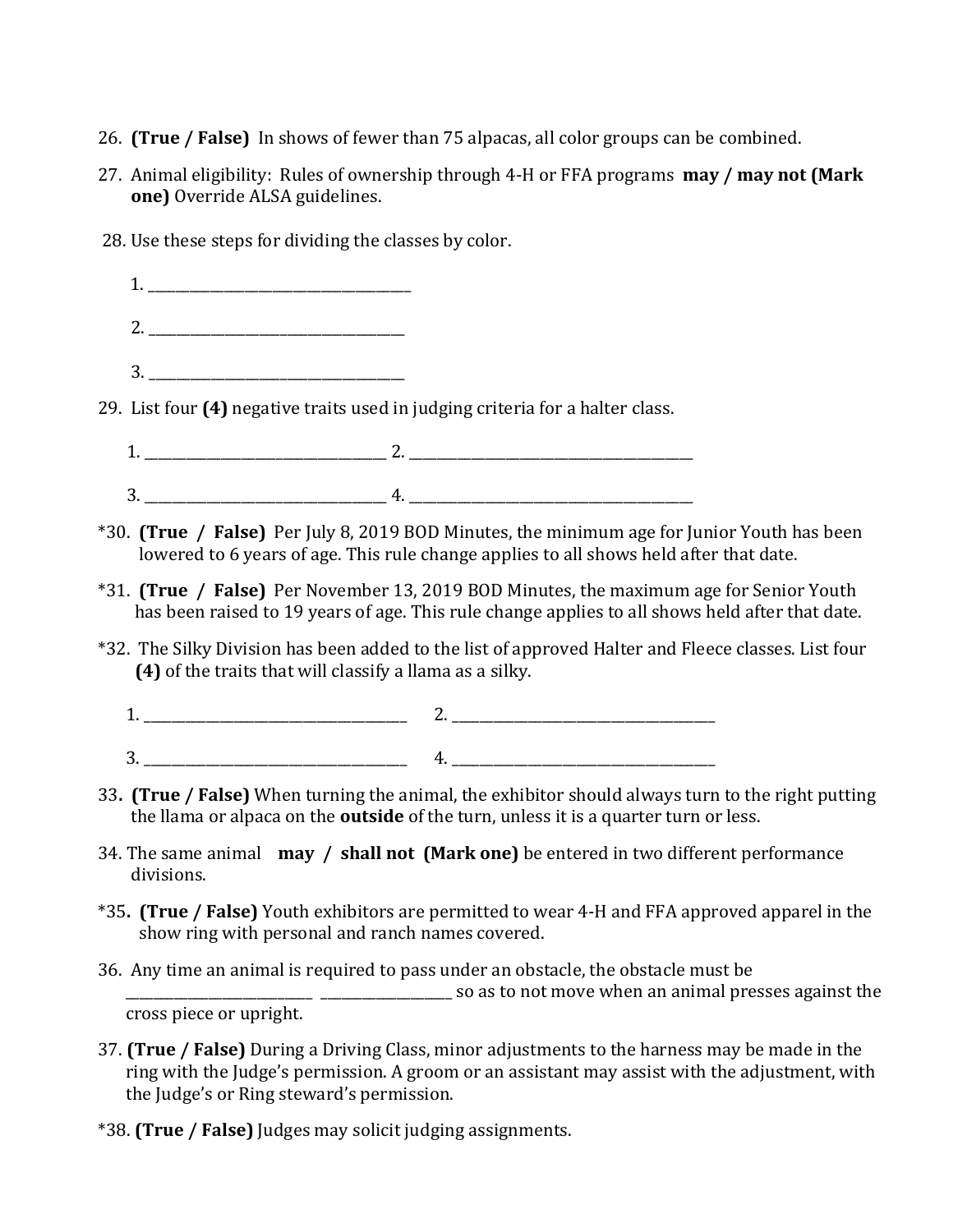\*39. The Judge should be reimbursed for expenses at the time the judging \_\_\_\_\_\_\_\_\_\_\_\_\_\_\_\_\_\_\_\_\_\_\_

- 40. **(True / False)** Show Management and the Judge are responsible for seeing that every obstacle is properly in place for each competitor.
- \*41. **(True / False)** Age at date of shearing: On an animal's date of birth the animal moves up to the next older class.
- \* 42. What is the most obvious difference between the single and double coat llama fleece?
- \*43. At the discretion of the Show Superintendent and, if there are more than four **Shorn Llama Fleece Class** entries per class, the following age divisions may be offered. Please list them.

\_\_\_\_\_\_\_\_\_\_\_\_\_\_\_\_\_\_\_\_\_\_\_\_\_\_\_\_\_\_\_\_\_\_\_\_\_\_\_\_\_\_\_\_\_\_\_\_\_\_\_\_\_\_\_\_\_\_\_\_\_\_\_\_\_\_\_\_\_\_\_\_\_\_\_\_\_\_\_\_\_\_\_\_\_\_\_\_\_\_\_\_\_\_\_\_\_\_\_\_\_\_\_\_\_\_\_\_\_\_\_\_\_

1. \_\_\_\_\_\_\_\_\_\_\_\_\_\_\_\_\_\_\_\_\_\_\_\_\_\_\_\_\_\_ 2. \_\_\_\_\_\_\_\_\_\_\_\_\_\_\_\_\_\_\_\_\_\_\_\_\_\_\_\_\_\_ 3. \_\_\_\_\_\_\_\_\_\_\_\_\_\_\_\_\_\_\_\_\_\_\_\_\_\_\_\_\_\_

 $4. \t\t\t 5.$ 

- \*44. Staple Length Juvenile and Yearling Llamas under 24 months
	- a. Minimum staple length \_\_\_\_\_\_\_\_\_\_\_\_\_\_\_\_\_\_\_\_\_\_\_\_\_\_\_\_\_\_\_\_\_

\_\_\_\_\_ \_\_\_\_\_\_\_\_\_\_\_\_\_\_\_\_\_\_\_\_\_\_\_\_.

- b. Maximum staple length
- \*45. Two Year-Old, Adult, and Mature Adult Llamas 24 months and older a. Minimum staple length \_\_\_\_\_\_\_\_\_\_\_\_\_\_\_\_\_\_\_\_\_\_\_\_\_\_\_\_\_\_\_\_\_\_\_\_\_\_\_\_\_\_\_\_\_\_\_\_\_\_\_\_\_\_\_\_
	- b. Maximum staple length

\*46. Name three of the fleece disqualifications that a Judge needs to consider?

|  |      | ______ |
|--|------|--------|
|  |      |        |
|  | ____ |        |

\*47. Alpaca fleeces with more than \_\_\_\_\_\_\_ inches growth for Huacaya or \_\_\_\_\_\_\_\_ inches for Suri are not

eligible for entry.

\*48. How many points can a llama fleece get in 2oz. Shorn Llama Fleece Class for Preparation? The criteria include: List below.

1. \_\_\_\_\_\_\_\_\_\_\_\_\_\_\_\_\_\_\_\_\_\_\_\_\_\_\_\_\_\_\_\_\_\_\_ 2. \_\_\_\_\_\_\_\_\_\_\_\_\_\_\_\_\_\_\_\_\_\_\_\_\_\_\_\_\_\_\_\_\_\_\_ 3. \_\_\_\_\_\_\_\_\_\_\_\_\_\_\_\_\_\_\_\_\_\_\_\_\_\_\_\_\_\_\_\_\_\_\_ 4. \_\_\_\_\_\_\_\_\_\_\_\_\_\_\_\_\_\_\_\_\_\_\_\_\_\_\_\_\_\_\_\_\_\_\_

\*49. Finished Products must be made of at least \_\_\_\_\_\_\_\_% lama (Llama, Alpaca, Paco-Vicuna or Guanaco). 100 Points possible meeting Score Sheet criteria.